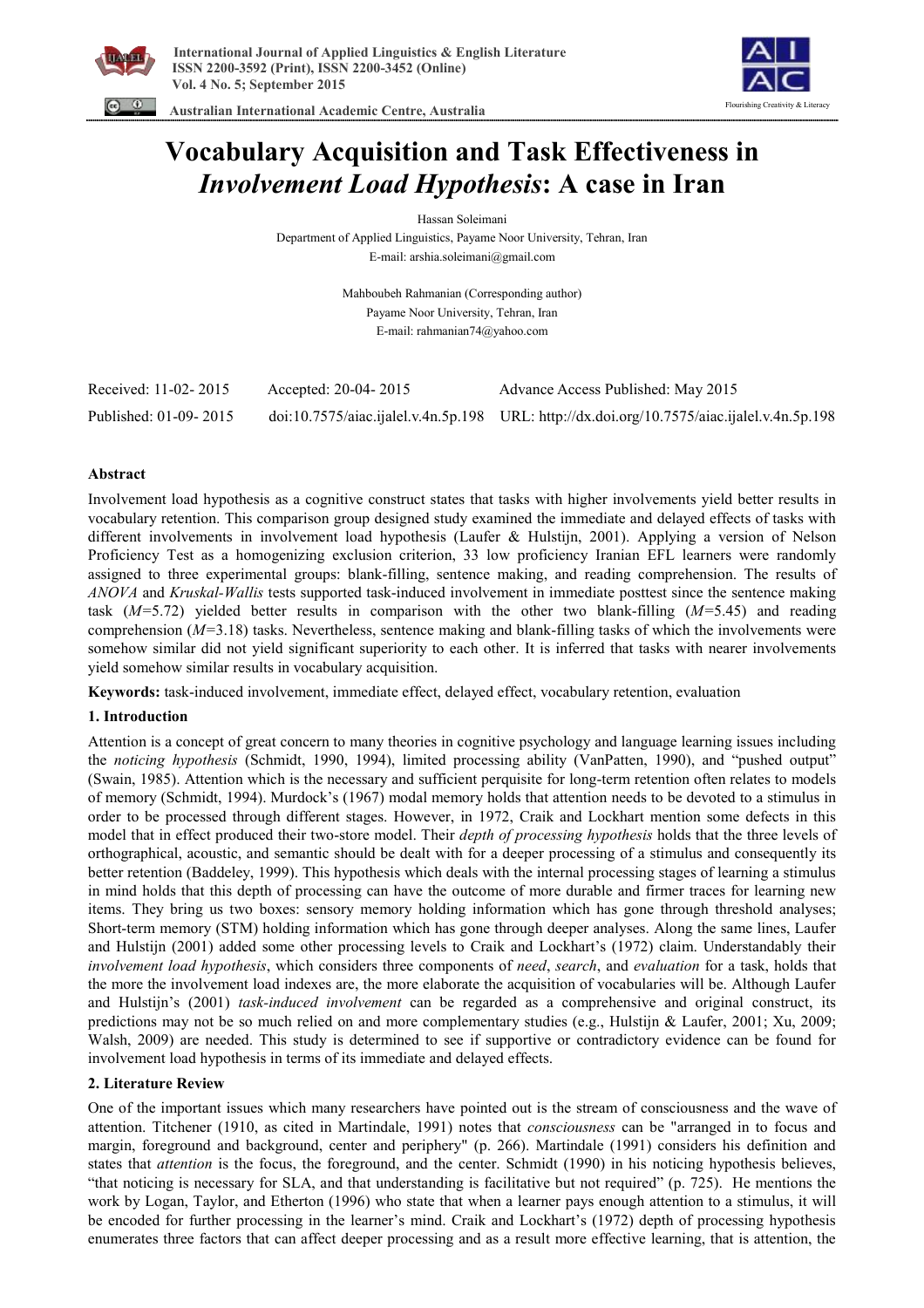time which is devoted to the processing of each stimulus, and accommodating to the previous schemata. Ryan (n.d.) points to the hidden layer of Swain's (1995) noticing the gap hypothesis as attention and states that this can make learners deal better with language competency like grammar. Hulstijn and Laufer (2001) claim that "[I]t is generally agreed that retention of new information depends on the amount and the quality of attention that individuals pay to various aspects of words" (p. 541). On the whole the concepts of cognition, levels of processing, and attention contributed Laufer and Hulstijn (2001) to set up their involvement load hypothesis.

Involvement load hypothesis which was suggested by Laufer and Hulstijn (2001) holds that the effort that an individual devotes to a task mentally or its involvement load is considered to be the determinant factor in learning. It regards some levels for a stimulus to be processed and in effect retain longer, that is it starts "with shallow sensory analysis, and proceeding to deeper, more complex, abstract, semantic analysis" (Solso, 1988, p. 133). This incidental learning theory is developed in line with the focused instruction of vocabulary.

Arguably, this motivational and cognitive innovation of task-induced involvement includes the three elements of need, search, and evaluation. Tasks with higher involvement indexes result in more effective vocabulary learning. Understandably tasks can have different values of absence, "moderate", and "strong" for each of these elements. Need or the motivational element of involvement concerns with the motivation of completing a task. It can be moderate when it is task-imposed or strong when it is self-imposed. Search and evaluation or the cognitive elements of involvement concern with information processing or attending to new items. Search is the attempt a learner devotes to find out the meaning of an unfamiliar word. It can be present when the meaning of words needs to be searched or absent when they are provided in the marginal glosses. Evaluation, on the other hand, refers to considering context and putting the best unfamiliar word in (moderate evaluation) or composing a new sentence by it (strong evaluation). Evaluation which entails coming to an appropriate solution for the meaning of an unfamiliar word is "a comparison of a given word with other words, a specific meaning of a word with its other meanings, or combining the word with other words in order to assess whether a word does or does not fit its context" (Laufer & Hulstijn, 2001, p. 14). The combining of all these components with their load involvement indexes can specify the most appropriate task for learning a word item. Laufer and Hulstijn (2001) give much of their attention to tasks with higher load involvement indexes since in accordance with involvement load hypothesis these tasks can lead to higher vocabulary acquisition in comparison with tasks with lower load involvement indexes.

In order to determine the load involvement index of a task we can add up the values of its components. Hulstijn and Laufer (2001) suggested the following procedure: "absence of a factor is marked as 0, a moderate presence of a factor as 1, and strong presence as 2" (p. 544). Therefore, a task can have zero to five involvement indexes. In order to better reveal these elements in classroom environment, some examples can be resorted to. A task in which students are required to (moderate need) compose a sentence (strong evaluation) with provided glosses (no search) has an involvement load of three. In fact by adding up the degrees of each component, we come in to the task's involvement index. In another task, we have a student answer some multiple-choice questions after reading a passage which has some glosses in its margin. Here, the involvement index is one since moderate need is the only present factor. Taskinduced involvement claims that the first example leads to longer retention since its involvement index is higher. This operationalization can be done by manipulating different tasks in classrooms to help the students learn better. Laufer and Hulstijn (2001) complete their innovative theory by stating that the only determinant factor in the retention of new vocabulary items is the involvement index of the tasks and no other factor like their proficiency level or task type (i.e., input or output) is beneficial. In other words, they believe that no task type has priority over another.

The supportive evidence for the innovative construct of task-induced involvement has a tradition as long as incidental vocabulary learning. However, the studies which were designed to directly test involvement load hypothesis are a few. To mention some, the experiments by Hulstijn and Laufer (2001), Kim (2011), Jing and Jianbin (2009), Folse (2006) Keating's (2008) can be named that brought supportive and contradictory evidence for involvement load hypothesis. Hulstijn and Laufer (2001) developed the first empirical investigation concerning their innovative notion of involvement load hypothesis. Their study was designed in order to unravel the effect of task-induced involvement in a short and long run for retention of 10 unknown vocabulary items. Advanced Dutch-Hebrew EFL participants were considered to reveal the impact of three learning tasks with different load involvement indexes: marginal-glossed task with an involvement of one, fill-in-blank task with an involvement of two, and composition-writing task with an involvement of three. Immediately after the administration of tasks, an immediate posttest containing the ten target items was given to the learners in order to observe the initial influence of tasks in terms of their vocabulary retention. One to two weeks later, the similar posttest was administered for testing the delayed influence of tasks. The results of the two posttests supported Laufer and Hulstijn's (2001) task-induced involvement in the three tasks of marginalglossed, fill-in-blank, and composition-writing. However, the marginal-glossed and fill-in-blank tasks were not significantly better than each other in spite of their different load involvements.

Kim (2011) examined the involvement load hypothesis considering different task types and proficiency levels. He tried to observe the impact of three tasks with different involvement loads in two different levels of proficiency. Reading, gap-fill, and composition tasks were randomly assigned to the participants in each proficiency group. Two immediate and delayed posttests were administered in order to examine if any short-term or long-term vocabulary retention has been resulted from the experiment. The composition group with an involvement index of three brought about significantly better results in comparison with the reading group with an involvement index of one and gap-fill group with an involvement index of two. Nevertheless, the results for the gap-fill and reading groups in delayed posttest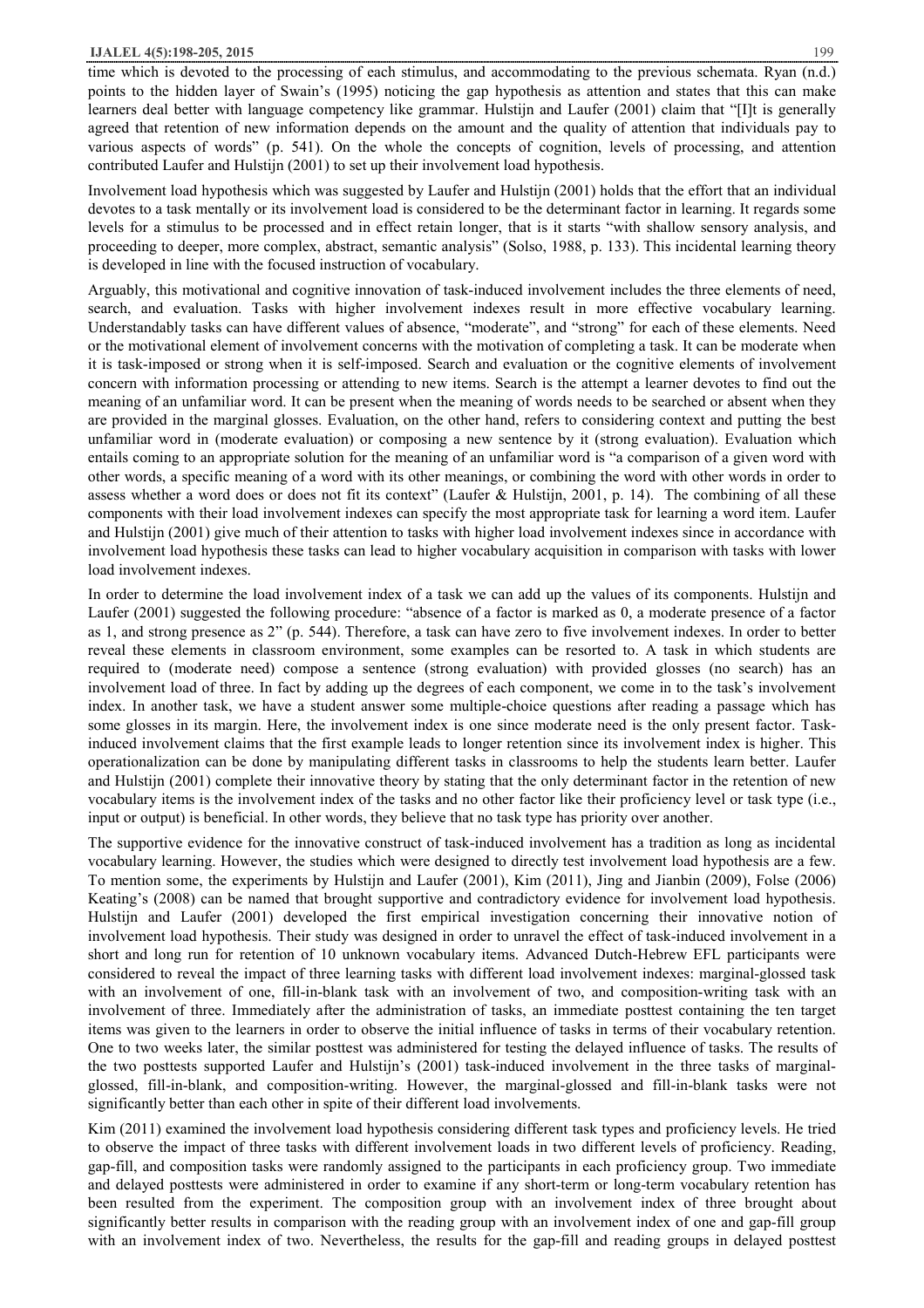#### **IJALEL 4(5):198-205, 2015** 200

revealed the superiority of the gap-fill group over the reading group. In order to explain the results, the predictions of Laufer and Hulstijn (2001) can be modified in some delicate ways. In other words, involvement load hypothesis came true in all its dimensions only for the delayed posttest and not the immediate one. Furthermore, Kim (2011) had another experiment in which he studied two tasks with equal load involvement indexes. He compared writing composition task and writing sentence task with three involvement indexes in order to see if these tasks can lead to similar retention of vocabularies. They caused equal vocabulary retention in terms of their initial and long-term recall in both immediate and delayed posttests. Thus, another supportive evidence was gained for the task-induced involvement of Laufer and Hulstijn (2001).

Jing and Jianbin (2009) examined Laufer and Hulstijn's (2001) involvement load hypothesis to reveal if its predictions can come true for the listening comprehension tasks too. The participants were required to answer some comprehension questions in the three tasks. Task A in which some marginal glosses of the target word items were prepared asked the learners to answer some questions which answering them did not require knowing the word items ( $0+0+0=0$ ). Task B, on the other hand, asked the learners to answer some questions which answering them required knowing the word items  $(1+0+0=1)$ . Task C which was the same as Task B asked the learners to write a short article with the target words too  $(1+0+2=3)$ . The immediate and delayed posttests of the study helped us to investigate this hypothesis more profoundly.

Folse (2006), on the other hand, showed contradictory evidences for the involvement load hypothesis. He examined the influence of different writing tasks on vocabulary retention and found that tasks of moderate and strong evaluation yield similar results in terms of vocabulary acquisition. Understandably, writing new sentence task which had strong evaluation component brought about the same results as gap-fill task which had moderate evaluation component.

Low-proficiency Spanish learners were the participants of Keating's (2008) study who were randomly assigned to three tasks with different involvements. The results of her immediate and delayed tests revealed the higher retention of the second and the third tasks with two and three involvements respectively in comparison with the first task with one involvement index. Nevertheless, the second and the third tasks were not so much better than each other. Keating's (2008) study indicated that the predictions of involvement load hypothesis can be generalized to the low proficiency learners. Keating (2008) added "Tasks that induce greater involvements (i.e., tasks with higher degrees of need, search, and evaluation) generally lead to greater gains in short-term and, in some cases, long-term word retention" (p. 368). As can be inferred, the delayed effect of tasks with higher involvement indexes is more ambiguous in comparison with its immediate effect. We are going to observe the immediate and long-term retention of tasks with different involvements.

## *2.1 Research Hypothesis*

The following null hypothesis was formulated in order to unravel the effect of passage of time on participants' vocabulary recall in tasks with different involvement loads.

Null Hypothesis: There is no statistically significant difference among low proficiency EFL learners across three blankfilling, sentence making, and reading comprehension tasks with different load involvement indexes in immediate and delayed posttests.

## **3. Method**

This experimental research used comparison group design because of the random assignment of the participants to the three groups.

## *3.1 Participants*

In order to have three homogeneous samples, 66 male and female intermediate students between 19-25 years old with a mean age of 22 from two English institutes in Isfahan, Iran, were selected. Since each institute let us have three classes containing 11 students, two institutes were considered. Afterwards, Nelson Proficiency Test was administered in order to classify them into high and low proficiency groups. Then, using this test as an exclusion criterion in this research the low proficiency group was considered in order to have participants of the same level of proficiency. In parallel with the purpose of our study the three tasks, which had been prepared previously, were randomly assigned to the students in the low proficiency group.

## 3.1.1 Homogeneity Test Results

The normal distribution of the students' scores in Nelson Proficiency Test  $(p = .096, p > .05)$  let us use the parametric statistic test one-way *ANOVA*. Based on its Levene test of homogeneity of variances, the homogeneity of the three groups was concluded,  $F(2, 30) = .099$ ,  $p = .906$  (2-tailed) at the  $\alpha = .05$ .

## *3. 2 Materials*

Three tasks based on a reading comprehension passage in line with ten target word items composed our materials in order to reveal task-induce involvement.

## 3.2.1 Tasks

Based on Laufer and Hulstijn's (2001) task-induced involvement, three tasks with different involvement indexes were prepared. The reading comprehension passage, which was the main part of each, was selected according to the suitability of its content for our target population. Our participants' teachers and some intermediate students of the mentioned institutes were provided with three reading passages. Being within the participants' readability level and general knowledge were among the factors which we regarded in the selection procedure of the reading passages. The reading text which Walsh (2009) had used in a study with similar purposes was selected.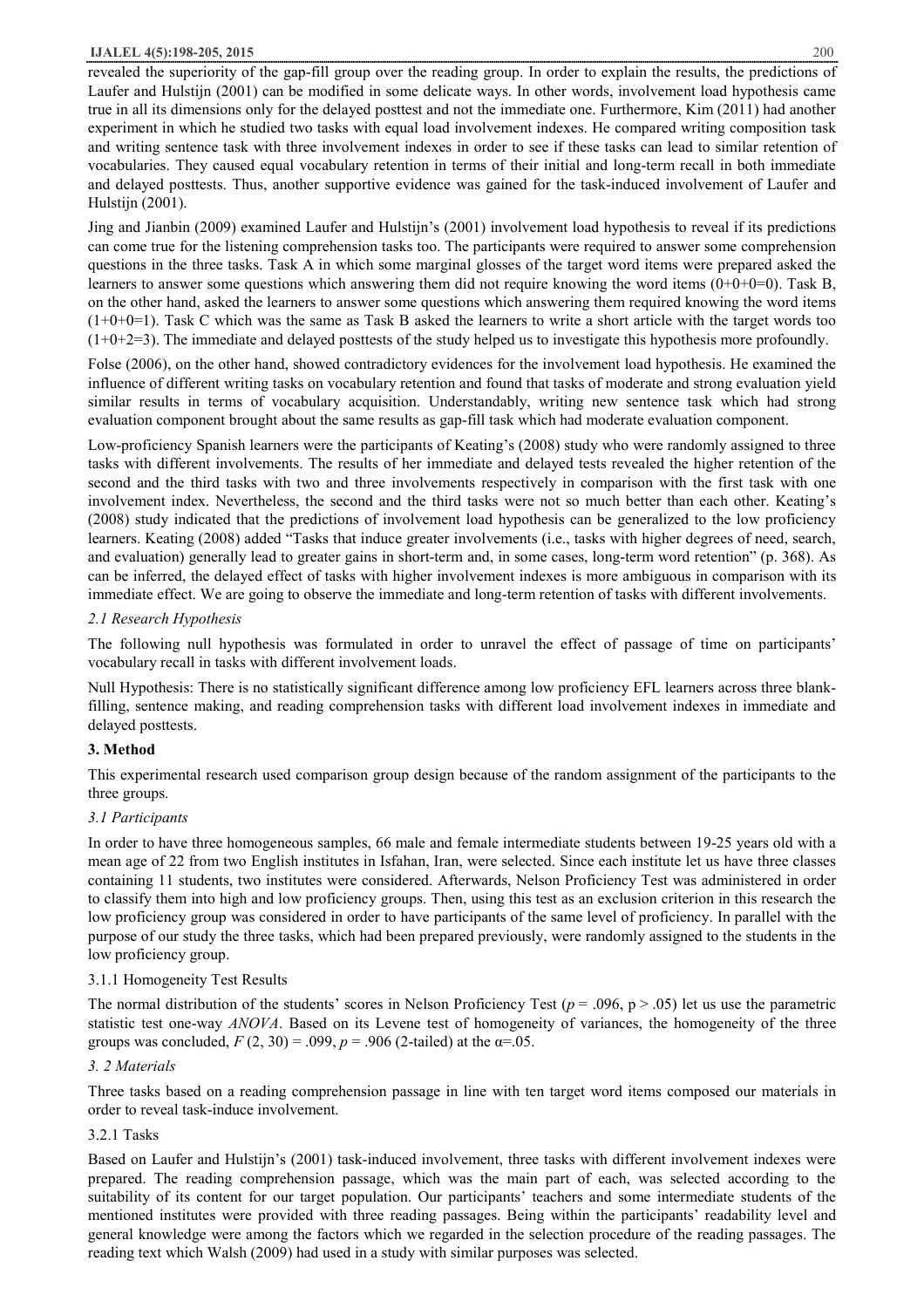#### **IJALEL 4(5):198-205, 2015** 201

Task A which had an involvement index of two was the blanked-out reading passage considering the target vocabulary items. Moreover, ten L2 marginal glossing words were provided for the learners in the first group to make the meaning of the words clear. This blank-filling task was administered to make learners put the most appropriate words in the spaces and in addition answer its reading questions. Its involvement index of two was the sum of a moderate need, no search, and moderate evaluation  $(1+0+1=2)$ .

Walsh (2009) passage with its ten L1 glossing target words and five reading comprehension questions formed Task B. Unlike the previous task, the learners had to make a sentence with each target word. The sentence making a task which induced a moderate need, no search, and strong evaluation on the part of the participants had three involvement indexes. That is, the highest involvement index with regard to the three tasks  $(1+0+2=3)$ .

The reading comprehension task which contained the passage with the ten L1 glossing target words and five multiplechoice questions made the learners only answer the questions using the glossing words. According to Laufer and Hulstijn (2001), Task C had an involvement index of one for its moderate need, no search, and no evaluation  $(1+0+0=1)$ .

## 3.2.2 Target Vocabulary Items

The 326-word *Child Labor* reading passage of Walsh (2009) with a readability level of 7.73 also was given to the participants' teachers and those intermediate students to select the words which they knew as unknown for our target sample. Finally, all of the words which they selected as unknown compromised the 36-word pretest which brought us a reliability coefficient of .62. The following ten words were ultimately put as the most suitable target items: two verbs, six nouns, one adjective, and one adverb (*plantation*, *fair*, *demonstrations*, *crops*, *sweatshop*, *fiber*, *partly*, *blame*, *march*, and *shrimp*).

## 3.2.3 Data Collection Procedure

Thirty three low proficiency students were selected based on Nelson Proficiency Test. The three tasks were administered to the participants based on a random assignment. As a consequence, the learners' level of proficiency and age were of the same range to bring us three homogeneous groups. Testing the learners unexpectedly and introducing tasks as a reading exercise were executed to let us come up with the incidental vocabulary acquisition requirements (Laufer & Hulstijn, 2001). The researchers clarified how to complete the tasks for each group of the students. Furthermore, after the treatment, in accordance with Walsh (2009), we did not allow the participants to exchange whatever they had learned from the tasks in order to be much safer about the values of each component of tasks. This in effect could decrease the threat to internal validity. The learners completed the tasks in fifteen, twenty, and ten minutes for the first, second, and third tasks respectively. The immediate and delayed posttests were given to them two days and two weeks after the tasks completion, respectively. The scoring procedure for the posttests, which contained ten target vocabularies with different arrangements, differed from previous testing of vocabularies. As a matter of fact, zero to one point was devoted to each incorrect to correct equivalents of the target words, respectively. Furthermore, half a point was considered for related answers.

#### 3.3 Data Analysis

In order to examine the normal distribution of the data,

graphical and statistical tests were run. The K-S normality index revealed a normal distribution for the immediate posttest (p>.05,  $p = .080$ ), and thus the parametric statistic test one-way *ANOVA* was utilized. However, the delayed posttest could not confirm the normal distribution (p>.05, *p* = .031), and in effect nonparametric *Kruskal-Wallis Test* was run.

#### **4. Result**

#### *Testing the Null Hypothesis*

RH0: There is no statistically significant difference among low proficiency EFL learners across three blank-filling, sentence making, and reading comprehension tasks with different load involvement indexes in immediate and delayed posttests.

Descriptive statistics for the immediate posttest which are displayed in Table 1 made it clear that the sentence making group received the highest mean scores in comparison with the blank-filling and reading comprehension groups.

|                       | N  | М    | SD.  |  |
|-----------------------|----|------|------|--|
| Blank-filling         | 11 | 5.45 |      |  |
| Sentence Making       | 11 | 5.72 | 1.48 |  |
| Reading Comprehension | 11 | 3.18 | .87  |  |
| Total                 | 33 | 4.78 | 1.59 |  |
|                       |    |      |      |  |

Table 1. Descriptive statistics on retention scores of the immediate posttest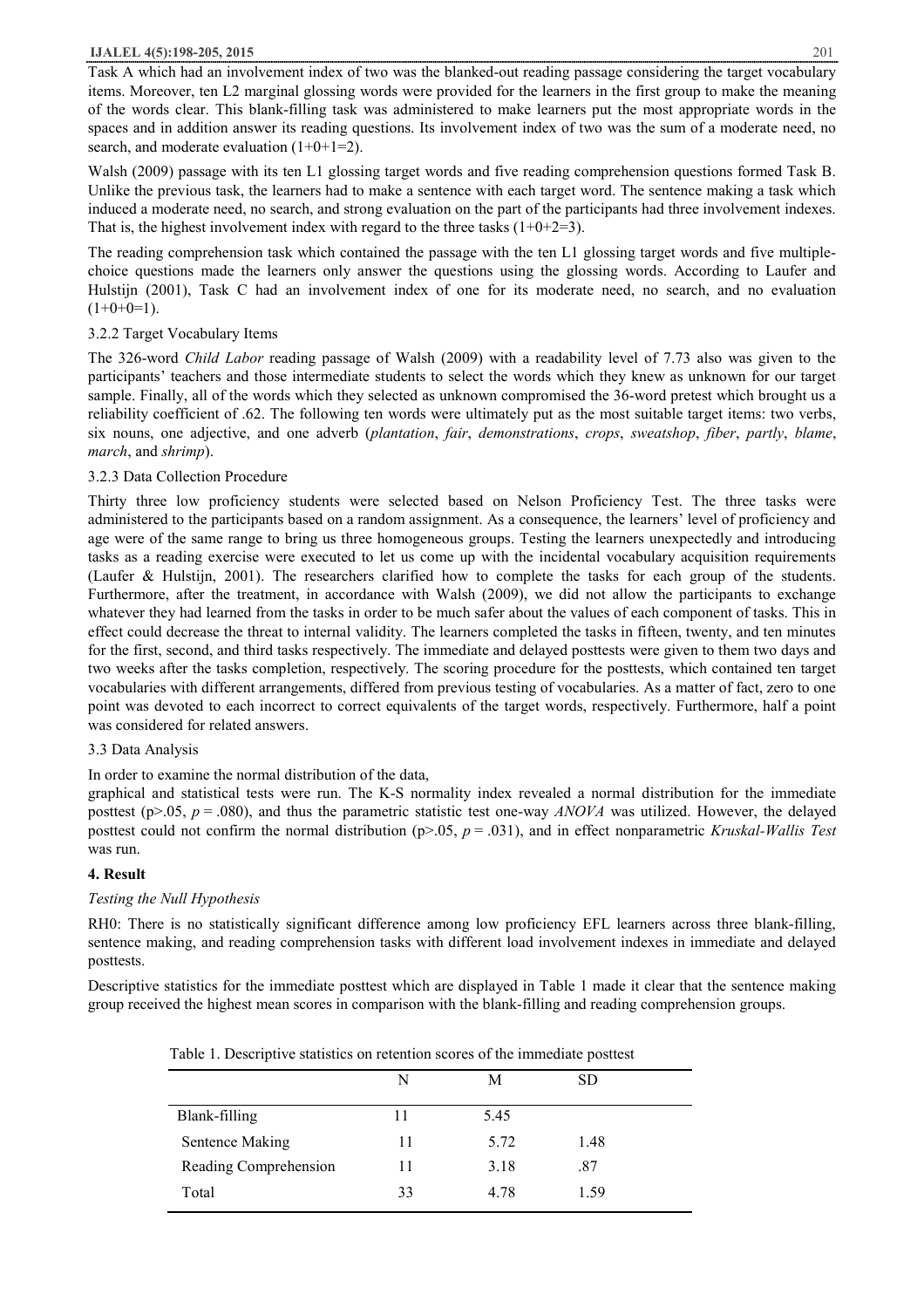In order to reveal if the scores of the immediate posttest were significant, one-way *ANOVA* was run (Table 2). The *ANOVA* results for the research hypothesis showed a significant difference among the means, F (2, 30) = 16.72;  $p =$ .000 < .05. The sentence making task resulted in a significantly better retention.

|                   | SS    | Df | MS    | F     | Sig. |
|-------------------|-------|----|-------|-------|------|
| Between<br>Groups | 42.97 | 2  | 21.48 | 16.72 | .000 |
| Within<br>Groups  | 38.54 | 30 | 1.28  |       |      |
| Total             | 81.51 | 32 |       |       |      |

Table 2. ANOVA for comparison of the means of the immediate posttest

The *Tukey* post hoc test (Table 3) indicated that the mean score of the sentence making group was significantly different from the mean score of the reading comprehension group ( $p = .000$ ). However, the differences between the mean scores of the sentence making and blank-filling groups were not significantly different  $(p = .840)$ . The means of the blankfilling and reading comprehension groups were significantly different  $(p = .000)$ .

Table 3. Tukey post hoc for the retention scores of the immediate posttest

| $(I)$ group     | $(J)$ group              | Mean<br><b>Differenc</b><br>$e(I-J)$ | <b>SE</b> | Sig. |
|-----------------|--------------------------|--------------------------------------|-----------|------|
| Blank-filling   | Sentence Making          | $-27$                                | .48       | .840 |
|                 | Reading<br>Comprehension | $2.27*$                              | .48       | .000 |
| Sentence Making | Blank-filling            | 27                                   | .48       | .840 |
|                 | Reading<br>Comprehension | $2.54*$                              | .48       | .000 |
| Reading         | Blank-filling            | $-2.27$ <sup>*</sup>                 | .48       | .000 |
| Comprehension   | Sentence Making          | $-2.54$ <sup>*</sup>                 | .48       | .000 |

 $\overline{\text{* } p \leq 0.05 \text{ level.}}$ 

In order to test the delayed effect of the three groups of blank-filling, sentence making, and reading comprehension *Kruskal-Wallis Test* was utilized. Tables 4 and 5 clarify a statistically significant difference,  $\chi^2$  (2, *n*= 33) = 18.87, *p* = .000 in the vocabulary retention of the learners.

| Table 4. Descriptive statistics on retention scores of the delayed posttest in terms of ranks |  |  |
|-----------------------------------------------------------------------------------------------|--|--|
|                                                                                               |  |  |

|                  | Group           | N  | Mean Rank |
|------------------|-----------------|----|-----------|
|                  |                 |    |           |
| delayed posttest | Blank-filling   | 11 | 20.23     |
|                  | Sentence Making | 11 | 23.68     |
|                  | Reading         | 11 | 7.09      |
|                  | Comprehension   |    |           |
|                  | Total           | 33 |           |

| Table 5. Kruskal Wallis Test for comparison of the means of the delayed posttest |
|----------------------------------------------------------------------------------|
|----------------------------------------------------------------------------------|

|             | delayed posttest |
|-------------|------------------|
| Chi-square  | 18.87            |
| Df          |                  |
| Asymp. Sig. | .000             |

 *Note*. Grouping Variable: tasks.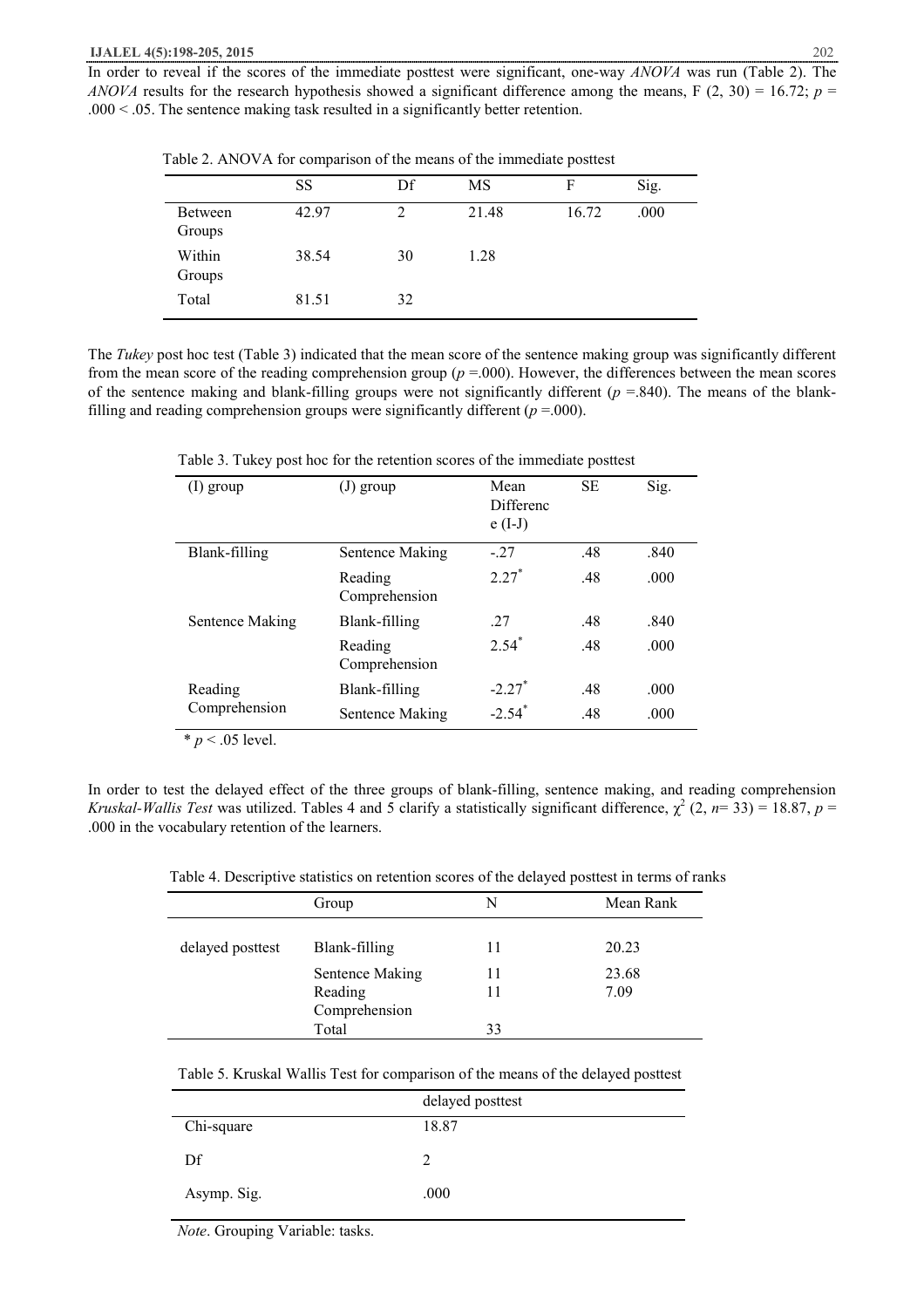Median scores of the learners in delayed posttest were the same in blank-filling and sentence making groups  $Md = 5$ ). However, they were higher than those of the reading comprehension group (*Md* = 2) which can be seen in Table 6.

| Group                 | N  | Mdn  |
|-----------------------|----|------|
| Balnk-filling         | 11 | 5.00 |
| Sentence Making       | 11 | 5.00 |
| Reading Comprehension | 11 | 2.00 |
| Total                 | 33 | 4.00 |

Table 6. Median of the three groups on the retention scores of the delayed posttest

Running *Mann-Whitney U Test* which helped us find the location of the differences needed a Bonferonni adjustment to control for Type 1 errors. Consequently, the alpha level of .05 was divided by 3 (the number of pairs to be compared) calculating a stricter level of .017. The difference was between the sentence making and reading comprehension groups  $(U=1.00, z=.3.980, p=.000-.017, d=.69)$  and also between the blank-filling and reading comprehension groups (*U*  $= 11.00$ ,  $z = -3.358$ ,  $p = .001 < .017$ ,  $d = .58$ ) with large and medium effect sizes, respectively (Table 7 and Table 8).

Table 7. Mean ranks of the sentence making and reading comprehension groups of the delayed posttest

|                        | delayed posttest |
|------------------------|------------------|
| Mann-Whitney U         | 1.00             |
| Wilcoxon W             | 67.00            |
| Z                      | $-3.980$         |
| Asymp. Sig. (2-tailed) | .000             |

 *Note*. Grouping Variable: tasks.

Table 8. Mean ranks of the blank-filling and reading comprehension groups of the delayed posttest

|                        | delayed posttest |
|------------------------|------------------|
|                        |                  |
| Mann-Whitney U         | 11.00            |
| Wilcoxon W             | 77.00            |
| Z                      | $-3.358$         |
| Asymp. Sig. (2-tailed) | .001             |

 *Note*. Grouping Variable: tasks.

#### **5. Discussion and Conclusion**

The results of the experiment considering the mean scores of the learners in immediate and delayed posttests were somehow the same. The hypothesis, in fact, examined how tasks with different involvement indexes resulted in target vocabulary acquisition of EFL learners with the same level of proficiency. This study which reflects Laufer and Hulstijn's (2001) task-induced involvement can not support it exclusively. Understandably, the results of the research hypothesis, which explored the effect of involvement load hypothesis on the immediate and delayed posttests, indicated that Laufer and Hulstijn's (2001) claim can come true but the superiority of sentence making task is not so much significant compared to blank-filling task with lower but nearer involvement index.

In the parallel experiments by Hulstijn and Laufer (2001) and Kim (2008), it was found that the composition writing task yielded higher learning of target words than the other two tasks of glossing and gap-fill ones. However, gap-fill task did not yield significantly better learning than glossing task. We can declare that our results were somehow in line with their experiment concerning the better retention of tasks with higher involvement load.

In order to explain these results, we can observe the evaluation construct in more details. Since the sentence making and blank-filling tasks had their only difference in the evaluation component of task-induced involvement, its moderate and strong forms can come in to the scene. Sentence making task with strong evaluation and blank-filling task with moderate evaluation yielded approximately the same results. This is not only contradictory to the predictions of Laufer and Hulstijn's (2001) who believe in the equal contribution of components of task-induced involvement (i.e., need, search, and evaluation), but also to the predictions of Kim (2008) who mentions the unequal contribution of its components. In a nutshell, Kim (2008) claims that tasks with strong evaluation involve learners more in processing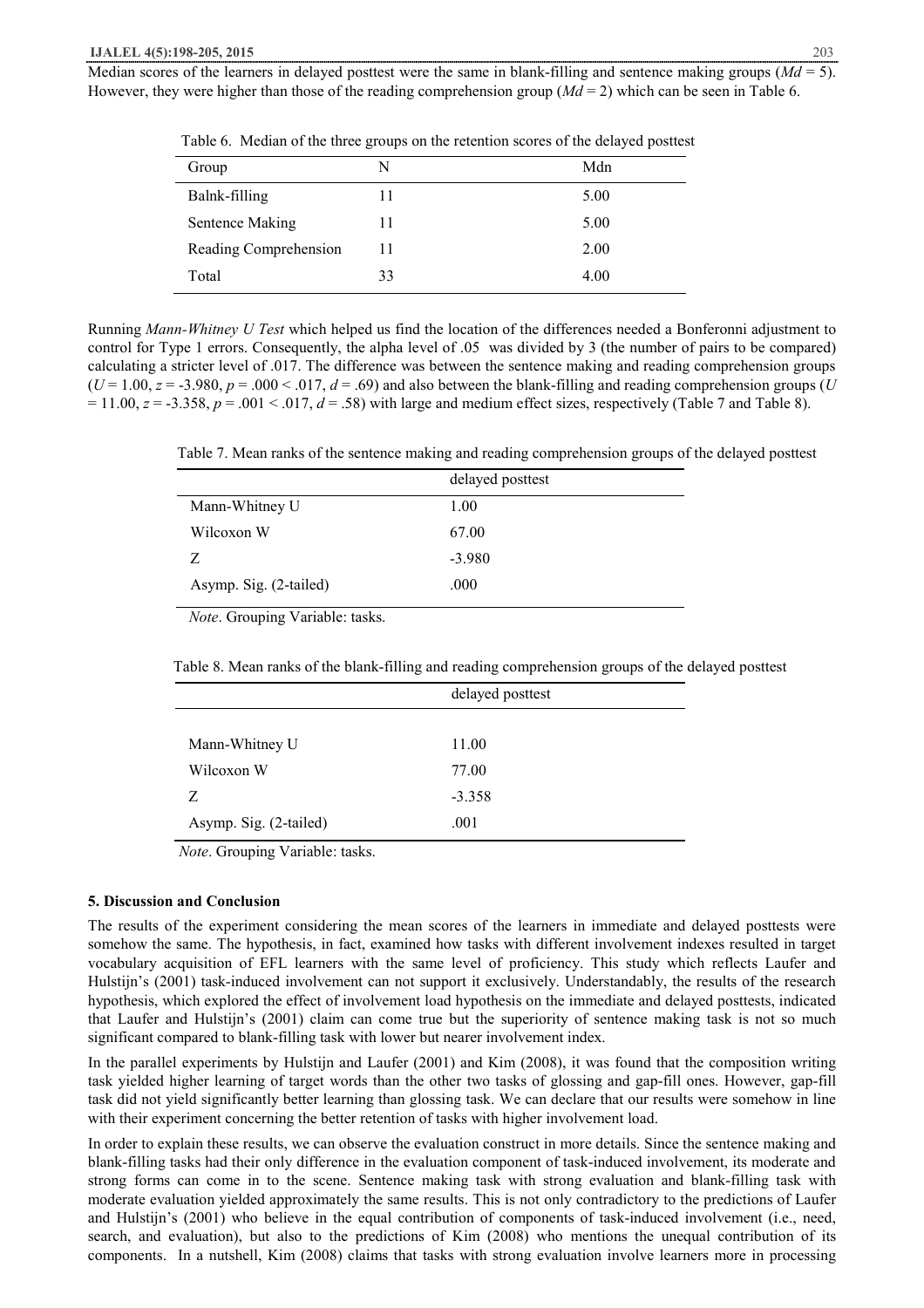vocabulary items than those with moderate ones. It goes without saying that our findings were similar to those of Folse (2006) who found that tasks with strong and moderate evaluation were the same in terms of learning new vocabularies.

| Involvement Load Hypothesis |          | Laufer and      | Folse                       | Kim            | Our study      |
|-----------------------------|----------|-----------------|-----------------------------|----------------|----------------|
|                             |          | Hulstijn (2001) | (2006)                      | (2008)         | (2013)         |
| Need                        | moderate |                 |                             |                |                |
|                             | strong   | 2               | 2                           | $\overline{2}$ | 2              |
| Search                      | moderate |                 |                             |                |                |
|                             | strong   | $\mathfrak{D}$  | $\mathfrak{D}$              | $\overline{2}$ | $\overline{2}$ |
| Evaluation                  | moderate |                 | 2                           | $\overline{2}$ | 2              |
|                             | strong   | 2               | $\mathcal{D}_{\mathcal{L}}$ | 4              | $\mathfrak{D}$ |
|                             |          |                 |                             |                |                |

Table 9. Results of the previous and recent studies concerning the component of involvement load hypothesis

Although our study supported the predictions of task-induced involvement in both initial and long-term processing of target words, it was unraveled that tasks with nearer involvements are not so much superior to each other. Furthermore, it can be declared that this hypothesis can work similar for both immediate and delayed effects of vocabulary retention. This idea is contrary to Keating's (2008) who does not believe so much in the usefulness of involvement load hypothesis for longer retention.

#### *5.1 Implications and Limitations of the Study*

It is implied from the present study that tasks with higher involvements are better for pedagogical purposes. That is, tasks which induce learners to process the target words more profoundly have a good chance to be remembered. However, tasks with high but nearer load involvement indexes can not be predicted to conform to the principles of involvement load hypothesis. That is, similar results can be obtained using tasks with high but nearer involvement indexes. As can be observed, Laufer and Hulstijn's involvement load hypothesis is so baffling that applying its predictions in all tasks may not be true. In fact the involvement index of tasks need be taken in to account in order to come to a more appropriate conclusion about learning unfamiliar words in context.

Although our study looked at task-induced involvement in more details, it is exposed to some limitations. First, this study has only investigated low proficiency learners who are more in need of learning basic vocabularies. Second, we assessed the learners' receptive learning of words and their productive learning remained intact. Third, as Folse (2006) claims the effect of tasks with higher involvements can be neutralized or conversed if more than usual time is devoted to each task. As a result, it can be declared that since the time we devoted to each task might not be within the realm of the standards, the obtained results can not be considered highly reliable. Fourth, teachers' attitude, students' psychology (Lee, 2003), and type of teachers' reinforcement (Hulstijn & Laufer, 2001) can be regarded as the other factors which can affect vocabulary learning. As these factors were not considered, we can not be confident if our results were merely because of the load involvement indexes of the tasks. Thus, more confirmatory researches need to be conducted in order to reveal the real effect of involvement load indexes of tasks on vocabulary retention.

#### **Acknowledgements**

The research is financed by Payame Noor University, Iran.

#### **References**

Baddeley, A. D. (1999). *Essentials of human memory*. Hove, UK: Psychology Press.

Craik, F. I. M., & Lockhart, R. S. (1972). Levels of processing: A framework for memory research. *Journal of Verbal Learning and Verbal Behavior*, *11*, 671-684.

Folse, K. (2006). The effect of type of written exercise on L2 vocabulary retention. *TESOL Journal*, *40*, 273-293.

Hulstijn, J. H., & Laufer, B. (2001). Some empirical evidence for involvement load hypothesis in vocabulary acquisition. *Language Learning*, *51*, 539-558.

Jing, L., & Jianbin, H. (2009). An empirical study of the involvement load hypothesis in incidental vocabulary acquisition in EFL listening. *Polyglossia*, *16*, 1-11.

Keating, G. (2008). Task effectiveness and word learning in a second language: The involvement load hypothesis on trial. *Language Teaching Research*, *12* (3), 365-386.

Kim, Y. (2008). The role of task-induced involvement and learner proficiency in L2 vocabulary acquisition. *Language Learning*, *58* (2), 285-325.